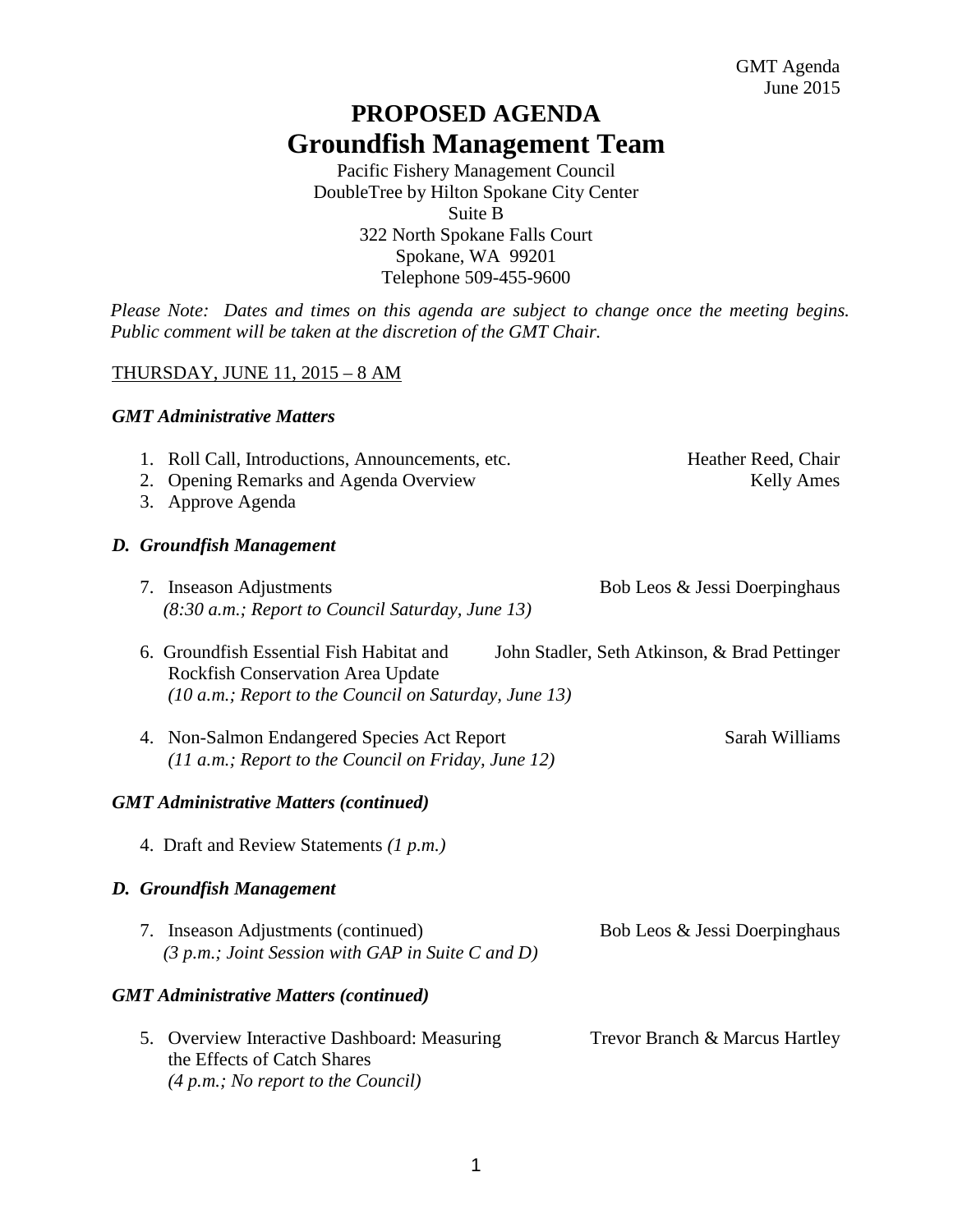### FRIDAY, JUNE 12, 2015 – 8 AM

### *GMT Administrative Matters (continued)*

6. Draft and Review Statements *(8 a.m.)* 

#### *D. Groundfish Management*

| 9. Blackgill and Slope Rockfish Quota Share Allocation | Jim Seger |
|--------------------------------------------------------|-----------|
| $(4 p.m.; Report to the Council on Monday, June 15)$   |           |

### SATURDAY, JUNE 13, 2015 – 8 AM

#### *GMT Administrative Matters (continued)*

7. Draft and Review Statements *(8 a.m.)* 

#### *Review of Groundfish Impact Analyses with the Science and Statistical Committee Groundfish and Economics Subcommittees in Salon II*

|  | 1. Review of the Trawl Individual Fishing Quota Projection Model<br>$(8:30 a.m.;$ Report to the Council in September)                               | Sean Matson  |
|--|-----------------------------------------------------------------------------------------------------------------------------------------------------|--------------|
|  | 2. Review of the Groundfish Management Team's Probability Analysis<br>of Exceeding Harvest Limits<br>$(1 p.m.; Report to the Council in September)$ | Dan Erickson |
|  | D. Groundfish Management                                                                                                                            |              |

8. Final Stock Assessments and Catch Reports Jim Hastie *(3:30 p.m.; Report to the Council on Monday, June 15)*

#### *GMT Administrative Matters (continued)*

8. Draft and Review Statements *(4:30 p.m.)*